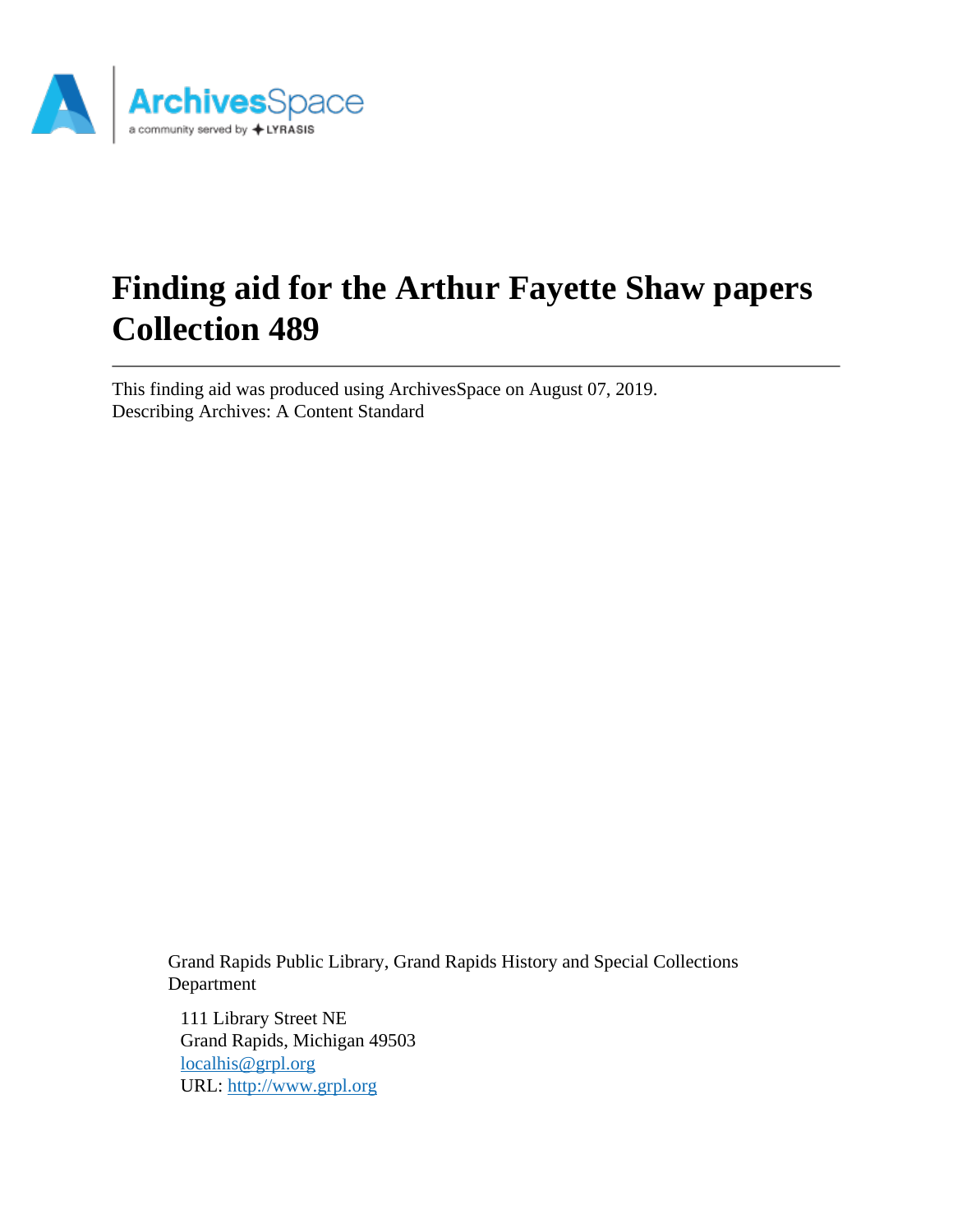# <span id="page-1-0"></span>**Table of Contents**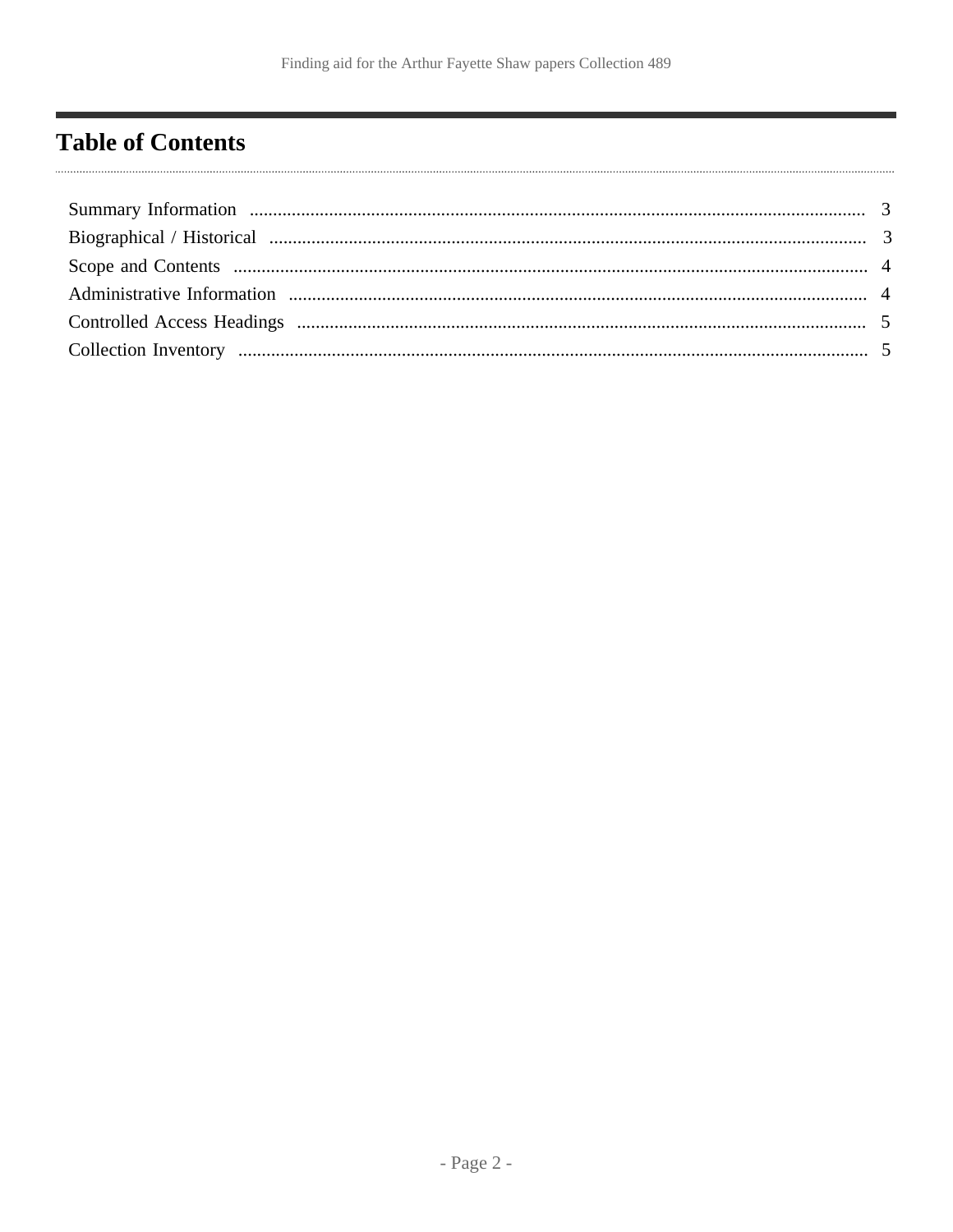#### <span id="page-2-0"></span>**Summary Information**

| <b>Repository:</b>                  | Grand Rapids Public Library, Grand Rapids History and Special<br><b>Collections Department</b>                                                                                                                                                                                                                                                                                                                                                                                                                                                                                                                                                                                                             |  |  |
|-------------------------------------|------------------------------------------------------------------------------------------------------------------------------------------------------------------------------------------------------------------------------------------------------------------------------------------------------------------------------------------------------------------------------------------------------------------------------------------------------------------------------------------------------------------------------------------------------------------------------------------------------------------------------------------------------------------------------------------------------------|--|--|
| Source:                             | <b>Grand Rapids Public Museum</b>                                                                                                                                                                                                                                                                                                                                                                                                                                                                                                                                                                                                                                                                          |  |  |
| <b>Title:</b>                       | <b>Arthur Fayette Shaw papers</b>                                                                                                                                                                                                                                                                                                                                                                                                                                                                                                                                                                                                                                                                          |  |  |
| ID:                                 | Collection 489                                                                                                                                                                                                                                                                                                                                                                                                                                                                                                                                                                                                                                                                                             |  |  |
| Date [inclusive]:                   | 1894-1945                                                                                                                                                                                                                                                                                                                                                                                                                                                                                                                                                                                                                                                                                                  |  |  |
| <b>Physical Description:</b>        | .5 Linear Feet 1 box                                                                                                                                                                                                                                                                                                                                                                                                                                                                                                                                                                                                                                                                                       |  |  |
| Language of the<br><b>Material:</b> | English                                                                                                                                                                                                                                                                                                                                                                                                                                                                                                                                                                                                                                                                                                    |  |  |
| Abstract:                           | Arthur F. Shaw was born to Solomon Benjamin Shaw and Etta Salder<br>Shaw in 1884. His papers cover almost a sixty year span of his life,<br>from letters he wrote as a boy and young adult to notes he made as a<br>city commissioner and a superior court judge. Shaw served in both<br>world wars and was a member of the American Legion and the Grand<br>Encampment I.O.O.F. of Michigan. Proceedings from both of these<br>organizations can be found in this collection. Shaw's mother, Etta<br>Sadler Shaw, was a national evangelist and a lecturer for the Women's<br>Christian Temperance Union. Copies of "Samples of New Songs,"<br>hymns which she edited, are also included in these papers. |  |  |

**^** [Return to Table of Contents](#page-1-0)

### <span id="page-2-1"></span>**Biographical / Historical**

Arthur Fayette Shaw was born in Grand Rapids, Michigan, in September of 1884, to Solomon Benjamin Shaw and Etta Salder Shaw. He married Josephine Moore in 1910 and began a law practice the same year.

Shaw served in the Army in both world wars. In World War I he was a combat officer in the 317th Infantry, 80th Division of the Army and was promoted from lieutenant to captain. Recalled to active duty in World War II, he served as the commanding training officer of the civil affairs training school at Yale University.

Shaw was an active member of the American Legion and the Grand Encampment I.O.O.F. of Michigan, of which he served as Grand Patriarch from 1926-1927.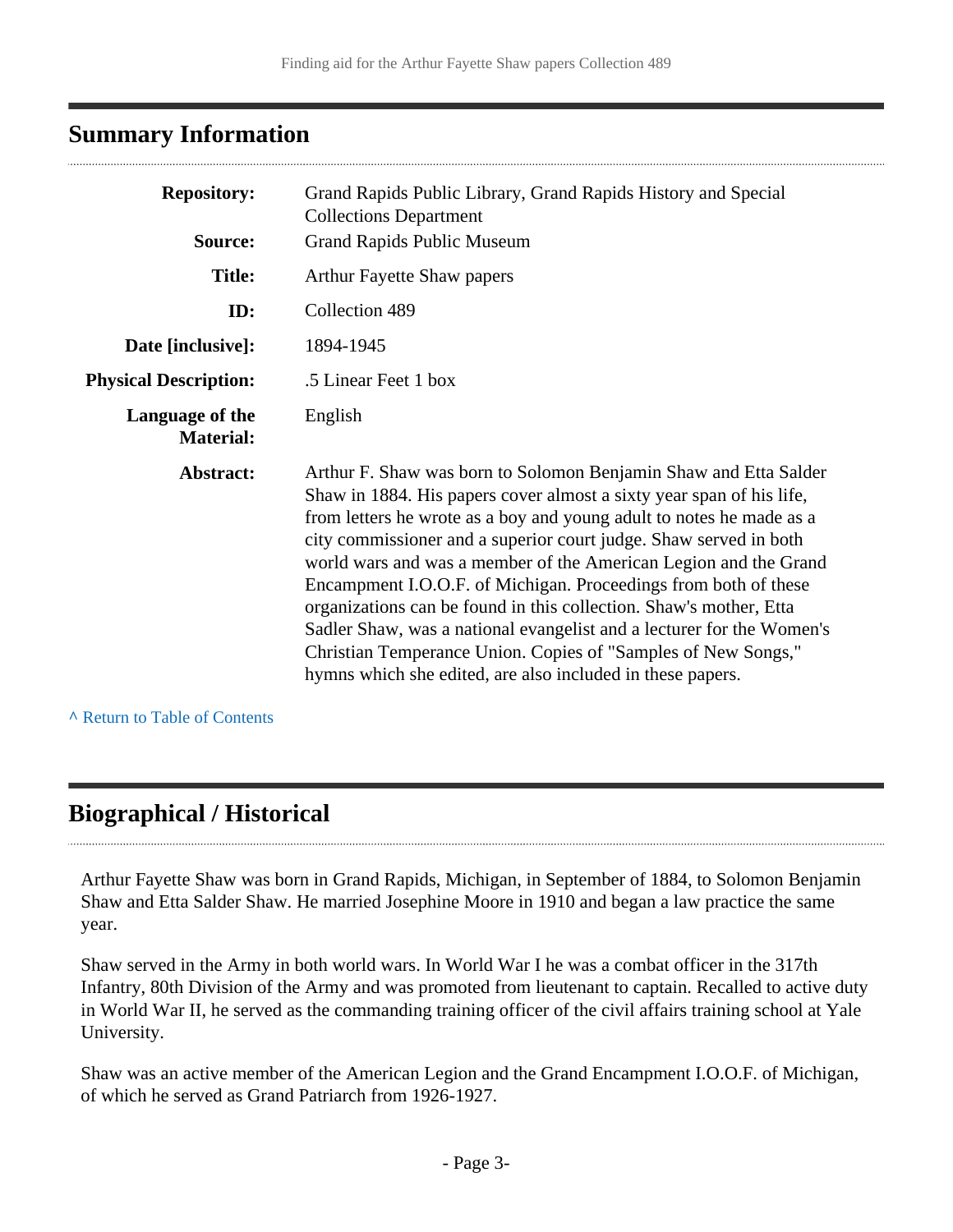Shaw served on the Grand Rapids City Commission from 1920-1924 and unsuccessfully ran for Grand Rapids Mayor in 1924. He was appointed superior court judge in 1932 and held that position for less than a year.

Arthur and Josephine had two children, Mildred and Collins. Arthur died in 1984 and is buried in Oakhill Cemetery.

Etta Sadler Shaw was born in Sturgis, Michigan on April 28, 1860 to James Jared Sadler and Loretta Sutton Sadler. In 1882 Etta married Solomon Shaw and together they had eleven children.

Etta served as Vice-President of the Women Preacher's Association, an organization created in 1919 to develop fellowship among women preachers, to secure ecclesiastical rights of women and to encourage young women to take up the work of the ministry. In addition, Etta was a national evangelist and a lecturer for the Women's Christian Temperance Union. Etta died in Grand Rapids, Michigan on December 4, 1928 and is buried in Oakhill Cemetery.

**^** [Return to Table of Contents](#page-1-0)

#### <span id="page-3-0"></span>**Scope and Contents**

These papers include letters written by Arthur F. Shaw from 1894 through 1903, mostly to his mother, describing college life, family matters and religious struggles. The collection also includes letters written by his siblings. Proceedings of the American Legion, including the minutes from the first meeting of the American Legion in 1919, and the by-laws and proceedings of the Grand Encampment I.O.O.F. of Michigan are in the collection, in addition to a compiled book of thoughts, notes, and writings written and collected by Arthur Shaw between 1922-1945. The collection also contains "Samples of New Songs," hymns edited by Shaw's mother, Etta Sadler Shaw.

**^** [Return to Table of Contents](#page-1-0)

#### <span id="page-3-1"></span>**Administrative Information**

#### **Publication Statement**

Grand Rapids Public Library, Grand Rapids History and Special Collections Department

111 Library Street NE Grand Rapids, Michigan 49503 [localhis@grpl.org](mailto:localhis@grpl.org) URL:<http://www.grpl.org>